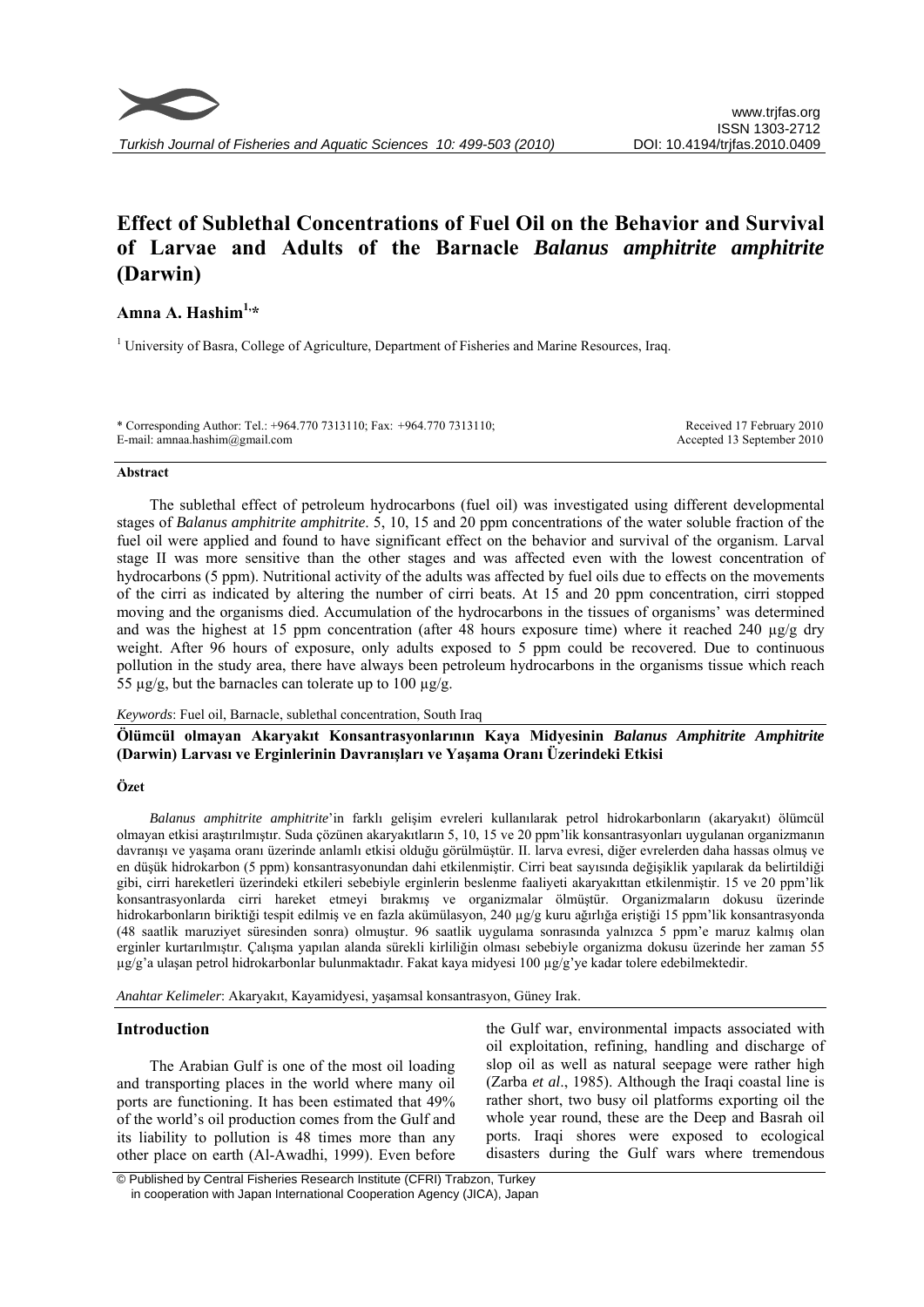amounts of crude oil were spilled. Oil seepage during tankers loading is likely to occur resulting in continuous sea water pollution.

Oil discharged to the marine environment can result in both acute and chronic effects to marine organisms. In coastal waters, polycyclic aromatic hydrocarbons can cause variety of effects to all organisms. Fishes may seem more tolerant to hydrocarbons owing to the mucous membrane surrounding their bodies which prevent absorption of these chemicals, but their early life stages can be severely affected (Baron *et al*., 2004). Adult fish, however, will die when exposed for long to hydrocarbons (Fadaj, 2000).

Barnacles are abundant in the Arabian Gulf where four species were recorded. *Balanus amphitrite amphitrite* is the only species found in the Iraqi coastal waters up to Shatt Al-Arab estuary (Arif, 1977). This species is widely distributed through the whole gulf and can quickly encrust any submerged object down to 2-3 meters. Despite of the adverse effect of barnacles on ships, cooling pipes of power plants and other submerged objects, its larvae play an important role in the trophic levels of coastal waters where it forms an important part of the diet of many fishes. In there Iraqi coastal water, two fishes, *Acanthopagrus latus* and *Pathygablus fussus* feed mainly on barnacle's larvae as well as young adults by breaking their shells (Abdul Sahib, 1997). Removal of this organism due to oil pollution affects the stock of such fishes.

The present study aims at investigating the effect of fuel oil on the survival and activity of larvae and adult barnacles. A locality in the Shatt Al-Arab estuary was selected as it is exposed to high pollution by oil due to heavy boats traffic, oil transport and several cleaning processes.

## **Material and Methods**

Sampling was made in a locality opposite to Fao

city, 100 km south of Basrah (Figure 1). Adult barnacles were scrapped from an old, sunken ship where its body is heavily covered with barnacle shells. Samples were kept in large bowls filled with water from the same locality. Larvae were collected from the water column by means of plankton net. These were kept in 1 liter jars filled with water and kept in isolated boxed to prosses the same water temperature until returning to laboratory.

In the laboratory, adult barnacles (shells) were kept in the experiment containers for four days for acclimatization. They were then transferred into glass jars, 8-10 shells in each jar for pollution experiments. Larvae were separated under a dissecting microscope into two groups, stage II and stage III groups. 10 larvae of each stage were transferred into glass dishes containing water from the site of collection. Three sets of each larval stage were prepared for the experiment as well as an additional set treated as a control. The effect of the fuel oil on larval activity was determined according to the score index presented in Table 1.

The water soluble fraction (WSF) of the fuel oil was prepared according to Anderson *et al*. (1974). One volume of the fuel oil used locally was shaken with nine volumes of water collected at time of sampling (salinity 17 ppt) for 12 hours. After the mixture was well homogenized, concentrations of 5, 10, 15 and 20 ppm were prepared for the experiment. The control dishes contained only water. All larvae and adults were placed in these concentrations and observations for mortality and behavior were made every two, four, six, 12, 48, and 96 hours. To eliminate the effect of temperature variation, all experiments were made in the same temperature which is similar to that of the natural habitat. Observations on larval behavior were made as shown in Table 1 a score is given to larvae condition in each WSF concentration. For the adults, the number of cirri movements (beats) per five seconds was calculated as an indicator of its activity.



**Figure 1.** Map showing lower reaches of the Shatt Al-Arab estuary and the sampling location.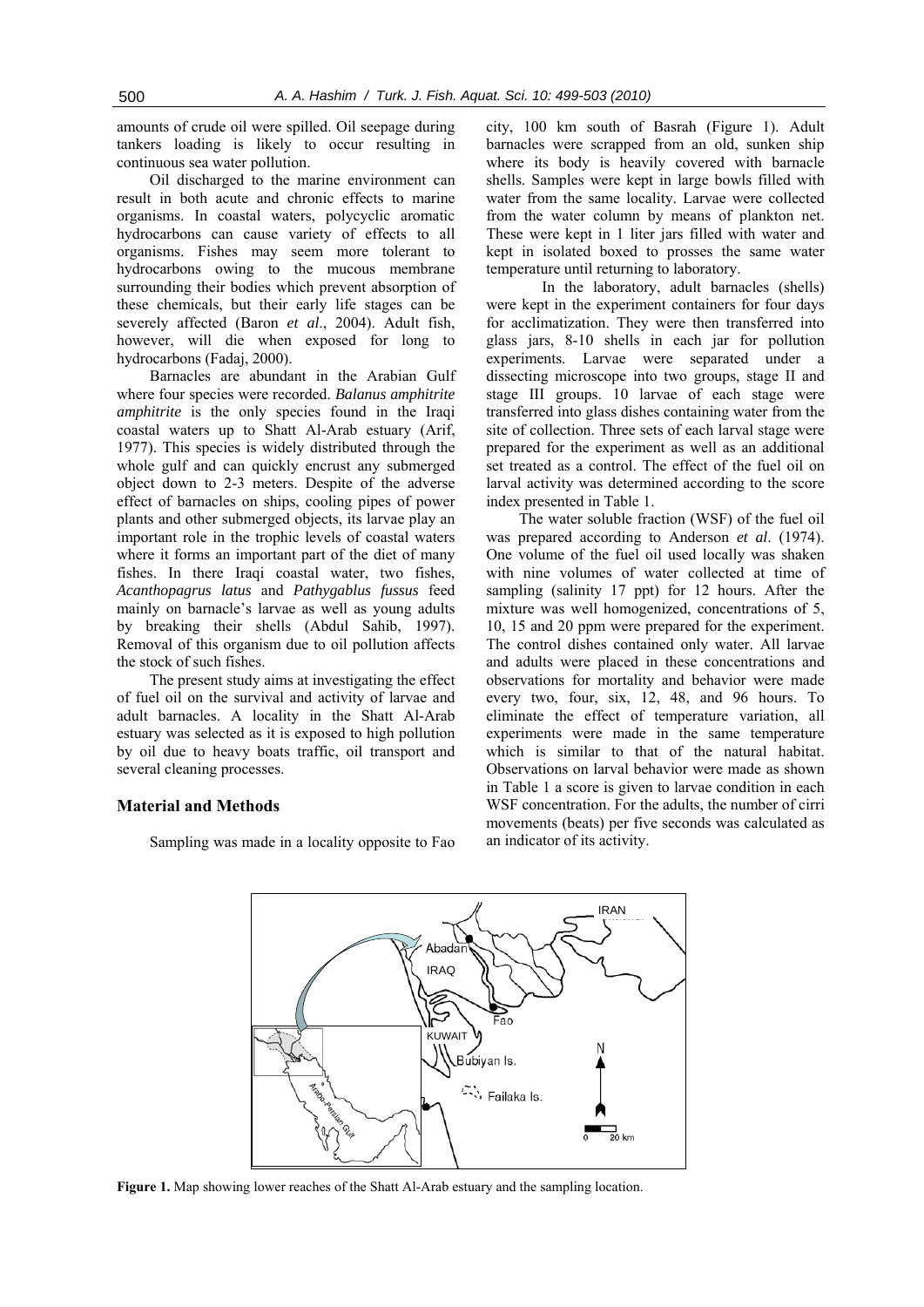**Table 1**. Index of barnacle larval behavior exposed to fuel oil

| Behavior                          | score |
|-----------------------------------|-------|
| Healthy, swimming well            |       |
| Slow movement in one direction    |       |
| No movement except for appendages |       |
| Narcoted, with sporadic movement  |       |
| Dead after two hours              |       |

**Table 2**. Larval activity in different concentrations of fuel oil during various times of exposure

|               | Stage II larvae          |  |  |    |    |    |    |  | Stage III larvae |  |    |  |    |    |  |
|---------------|--------------------------|--|--|----|----|----|----|--|------------------|--|----|--|----|----|--|
|               | Time of exposure (hours) |  |  |    |    |    |    |  |                  |  |    |  |    |    |  |
| Concentration |                          |  |  | 12 | 24 | 48 | 96 |  |                  |  | 17 |  | 48 | 96 |  |
| (ppm)         | Score                    |  |  |    |    |    |    |  |                  |  |    |  |    |    |  |
|               |                          |  |  |    |    |    |    |  |                  |  |    |  |    |    |  |
| 10            |                          |  |  |    |    |    |    |  |                  |  |    |  |    |    |  |
|               |                          |  |  |    |    |    |    |  |                  |  |    |  |    |    |  |
|               |                          |  |  |    |    |    |    |  |                  |  |    |  |    |    |  |

Score 4: healthy, 3: slow movement, 2: no movement, 1: narcotid, 0: dead.

For the determination of accumulated hydrocarbons in the tissues of barnacles, the procedure of Grimalt and Oliver (1993) was followed with slight modification. Few randomly selected shells from each experiment were broken and their tissues were taken. Two grams of the freeze-dried and grounded tissues were placed in pre-extracted cellulose thimble and soxhlet extracted 150 ml methanol:benzene (1:1 ratio) for 24 hours. The extract was then transferred into a storage flask. The sample was further extracted with a fresh solvent. The extracts were reduced in volume to ca 10 ml in a rotary vacuum evaporator and then saponified for two hours with a solution of 4N KOH in 1:1 methanol benzene solution. After extraction of the unsaponicated matter with hexane, the extract was dried over unhydrous  $Na<sub>2</sub>SO<sub>4</sub>$  and concentrated by a stream of  $N_2$  for UVF analysis. A Schimadzu RF-540 spectrophotometer was used to determine total petroleum hydrocarbons. Quantitative measurements were made by measuring emission intensity at 360 nm with excitation set at 310 nm and monochrommeter slits of 10 nm.

## **Results**

The effect of different concentrations of the WSF of the fuel oil on the larvae of *Balanus amphitrite amphitrite* is shown in Table 2. It seems that larvae of stage II is more sensitive to hydrocarbons and get affected faster than those of stage III. At the lowest concentration (5 ppm) of WSF, the activity of stage II larvae decreased after two hours of exposure and remained in the same condition for the rest of the experiment time (96 hours), whereas stage III larvae were able to retain its activity and recover after four hours of exposure at this concentration. The larvae of the latter stage have also recovered after 12 hours when exposed to 10 ppm concentration of the WSF of fuel oil. At 20 ppm concentration, none of the larvae were recovered and all of stage II larvae were dead after two hours of exposure. Accordingly, the early larval stages have no opportunity of surviving if exposed for long time to even low concentrations of crude oil.

The effect of WSF of fuel oil on the adults was studied by observing the number of cirri movements by calculating the cirri beat numbers per second (five seconds for easy counting). The organism uses its cirri to generate inward current for nutrition and any interference with this behavior may lead to death.

Normal number of cirri beats ranges between 9 to 11 beats per five seconds depending on feeding activity. When exposed to 5 ppm of WSF of fuel oil, cirri beats became considerably slow after two hours, but then after 12 hours the organism seemed to recover and cirri movement returned to normal (Figure 2). The same was also observed when adults were exposed to 10 ppm concentration. In the higher concentrations (15 and 20 ppm), the organism could not retain its ability of feeding and its cirri were stopped after 24 hours of exposure, leading to death (Figure 2).

Samples of *Balanus* shells exposed to different concentrations of WSF of fuel oil were taken for examining hydrocarbons accumulation in their tissues. As shown in Figure 3, the organism can tolerate up to 100 µg of hydrocarbons per gram of live tissue. Shells exposed to 10 ppm of WSF of fuel oil could survive, while those exposed to 15 ppm were dead and the concentration of hydrocarbons in their tissues reached 240 µg/g after only 24 hours of exposure. Since the water of the studied locality is polluted with fuel oil, a concentration of 55 µg/g is always found in the living organisms as seen in the shells of the control treatment as well as those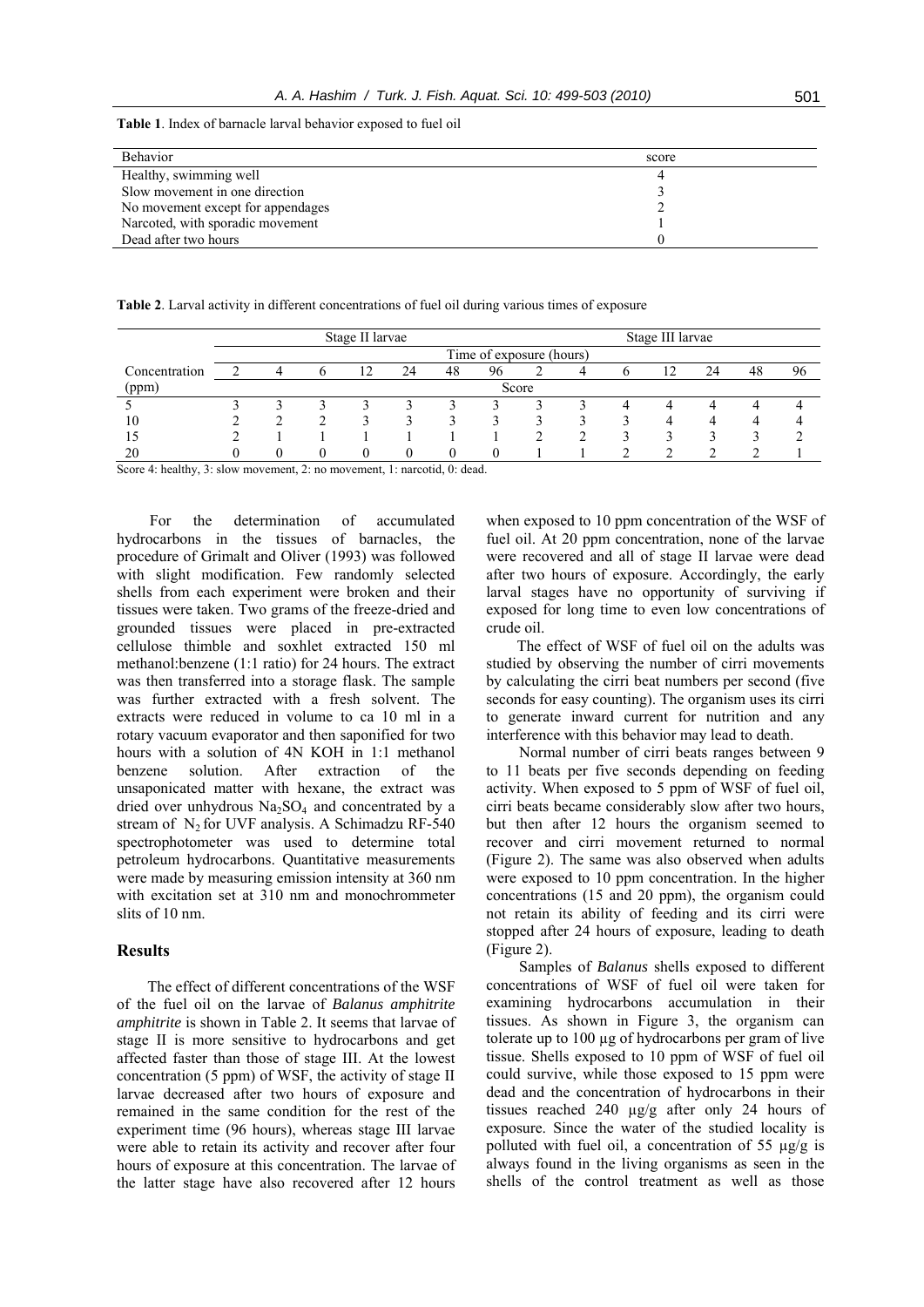

**Figure 2.** Number of cirri beats (in 5 seconds) with different concentrations of WSF and exposure time.



**Figure 3.** Concentration of accumulated hydrocarbons in the tissues of *Balanus amphitrite amphitrite* exposed to different concentrations of fuel oil.

examined directly after collection from the field (Figure 3). It was also noticed that the gills of the organisms exposed for longer time (over 24 hours) were covered by a mucoid film, probably excreted in response to exposure to hydrocarbons.

#### **Discussion**

It has been found that the aromatic hydrocarbons of the crude oil have direct effect on the central nervous system which leads to imbalance of movement and decrease of oxygen consumption (Hashim and Ahmed, 1998; Ahmed *et al*., 2001). This effect is quite evident when stage II and stage III larvae were narcoted with uncontrolled movement when exposed to 15 and 20 ppm of WSF respectively. Larval stages are very sensitive and intolerable to even low concentrations of petroleum hydrocarbons.

The adults although are more tolerable to hydrocarbons, yet some physiological reaction can occur which in turn interfere with normal activity as a result of its interference with the central nervous system. This also leads to the secretion of a mucoid film on the gills. Such film would clearly interfere with oxygen consumption and lead to death if exposure to hydrocarbons extends for longer periods. Such effect has also been observed in the crab *Sesarma bolungeri* in the Shatt Al-Arab River, south Iraq (Ahmed, 2007).

From the results of the present study as well as other works made elsewhere, it can be concluded that early stages of larval development of *B. amphitrites amphitrite* as well as other meroplanktonic organisms are more sensitive to WSF of oils than adults. Even the survived larvae exposed to low concentrations of fuel oil may develop into abnormal adults (Mironov, 1970; Moore and Dwyer, 1974; Holland *et al*., 1984; Blanchard *et al*., 2003). In the lower reaches of the Shatt Al-Arab estuary, water is contaminated with different hydrocarbons coming from oil loading, fuel loading and fuel wastes discharged into the river. Weathering may play an important role in releasing WSF of different hydrocarbons (Neff *et al*., 2000) to make these compounds widely available to be ingested by planktonic and benthic organisms as in the case of *Balanus amphitrite amphitrite*.